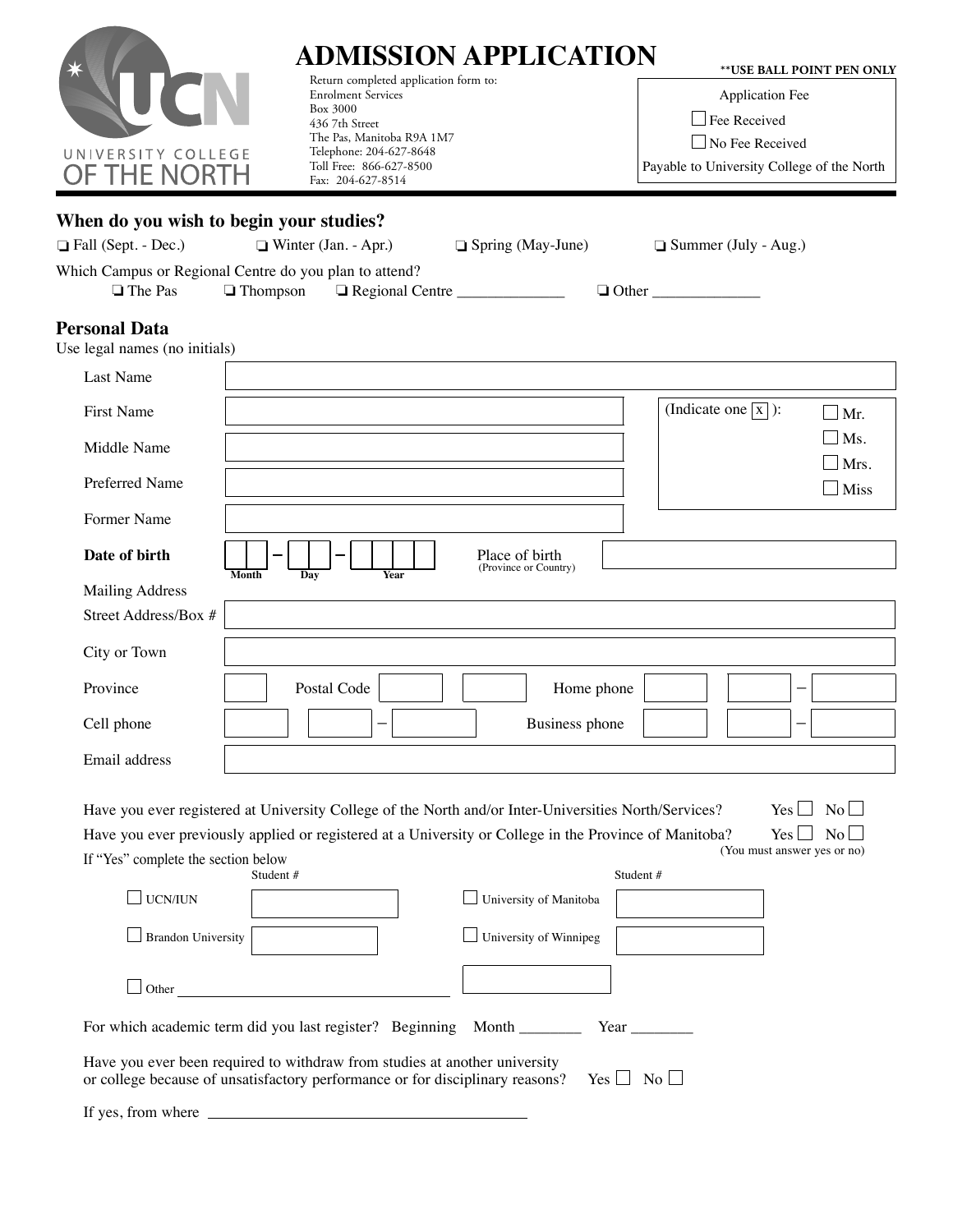UCN requests your assistance in collecting accurate statistics. Could you please assist by indicating your culture, marital status, disabilities, primary language and gender. The statistics we gather will provide valuable information that will help us provide appropriate programming and services to students.

The first five questions are optional.**\***

### **Cult**

| Culture*                                                                                                 |                |                                                                                                                                                                                                                                                                                                                                                                                                      |  |  |  |  |
|----------------------------------------------------------------------------------------------------------|----------------|------------------------------------------------------------------------------------------------------------------------------------------------------------------------------------------------------------------------------------------------------------------------------------------------------------------------------------------------------------------------------------------------------|--|--|--|--|
| $\Box$ Canadian Indigenous Peoples<br>$\Box$ Status<br>$\Box$ Métis<br>$\Box$ Inuit<br>$\Box$ Non-status |                | A Canadian Indigenous Person is a North American Indian or member<br>of a First Nation, a Métis or an Inuit. North American Indian or First<br>Nation includes Status, Treaty, or Registered Indians, as well as non-<br>Status and non-Registered Indians.                                                                                                                                          |  |  |  |  |
| <b>Marital Status*</b>                                                                                   | $\Box$ Single  | $\Box$ Married<br>$\Box$ Common Law<br>$\Box$ Divorced, separated, or widowed                                                                                                                                                                                                                                                                                                                        |  |  |  |  |
| Disability*                                                                                              |                |                                                                                                                                                                                                                                                                                                                                                                                                      |  |  |  |  |
|                                                                                                          |                | Do you have a disability that requires additional resources? $\Box$ Yes $\Box$ No<br>'Disability' can refer to a physical condition that impacts mobility, mental health diagnosis, learning disability, visual or hearing impairment, chronic<br>health condition, ADHD, or acquired brain injury etc. Declaring a disability will not have an impact on your acceptance into your desired program. |  |  |  |  |
|                                                                                                          |                | <b>Primary Language*</b> (check) Refers to mother tongue $\Box$ English $\Box$ Indigenous Language (specify)<br>$\Box$ French $\Box$ Other (specify)                                                                                                                                                                                                                                                 |  |  |  |  |
| Gender <sup>*</sup> □ Male                                                                               | $\Box$ Female  | Another Gender Identity (may include Indigenous Two-Spirit, Transgender, Non-Binary, etc.)                                                                                                                                                                                                                                                                                                           |  |  |  |  |
| <b>Citizenship Status</b> (indicate $ \mathbf{X} $ ):                                                    |                |                                                                                                                                                                                                                                                                                                                                                                                                      |  |  |  |  |
| □ Canadian Citizen<br>$\Box$ Permanent Resident                                                          | Date of Expiry | Month<br>Year                                                                                                                                                                                                                                                                                                                                                                                        |  |  |  |  |

❏ Student Authorization (on Student Visa) Date of actual or proposed entry into Canada

| Month |  |  | Year |  |
|-------|--|--|------|--|

❏ Other (please specify)

## **Financial & Student Services**

| Have you received an entrance scholarship?<br>$\Box$ No<br>$\Box$ Yes                     | If Yes: From $\frac{1}{\sqrt{1-\frac{1}{2}}\sqrt{1-\frac{1}{2}}\sqrt{1-\frac{1}{2}}\sqrt{1-\frac{1}{2}}\sqrt{1-\frac{1}{2}}\sqrt{1-\frac{1}{2}}\sqrt{1-\frac{1}{2}}\sqrt{1-\frac{1}{2}}\sqrt{1-\frac{1}{2}}\sqrt{1-\frac{1}{2}}\sqrt{1-\frac{1}{2}}\sqrt{1-\frac{1}{2}}\sqrt{1-\frac{1}{2}}\sqrt{1-\frac{1}{2}}\sqrt{1-\frac{1}{2}}\sqrt{1-\frac{1}{2}}\sqrt{1-\frac{1}{2}}\sqrt{1-\frac{1}{2}}\sqrt{1$ |
|-------------------------------------------------------------------------------------------|---------------------------------------------------------------------------------------------------------------------------------------------------------------------------------------------------------------------------------------------------------------------------------------------------------------------------------------------------------------------------------------------------------|
|                                                                                           |                                                                                                                                                                                                                                                                                                                                                                                                         |
| Please send me information on:<br>$\Box$ Day Care                                         | $\Box$ Residence                                                                                                                                                                                                                                                                                                                                                                                        |
| $\Box$ Prior Learning Assessment                                                          | □ Student Financial Assistance                                                                                                                                                                                                                                                                                                                                                                          |
|                                                                                           |                                                                                                                                                                                                                                                                                                                                                                                                         |
| Are you requesting credit through Prior Learning Assessment?<br>$\Box$ No<br>$\Box$ Yes   |                                                                                                                                                                                                                                                                                                                                                                                                         |
| <b>Admission Information</b>                                                              |                                                                                                                                                                                                                                                                                                                                                                                                         |
|                                                                                           |                                                                                                                                                                                                                                                                                                                                                                                                         |
|                                                                                           | ALL APPLICANTS MUST CHECK ONE BOX IN EACH COLUMN OF THIS SECTION                                                                                                                                                                                                                                                                                                                                        |
| I am seeking admission status on the<br>basis of the academic level indicated below.      | I am seeking admission status as<br>indicated below.                                                                                                                                                                                                                                                                                                                                                    |
| As a graduate from high school in:<br>$\Box$ Manitoba                                     |                                                                                                                                                                                                                                                                                                                                                                                                         |
| Another Canadian province                                                                 | $\Box$ Regular                                                                                                                                                                                                                                                                                                                                                                                          |
| $\Box$ Another country                                                                    | $\Box$ Mature<br>$\Box$ Special                                                                                                                                                                                                                                                                                                                                                                         |
| Having attended a post-secondary University/College or                                    | $\Box$ Transfer                                                                                                                                                                                                                                                                                                                                                                                         |
| <b>Technical College in:</b><br>$\Box$ Manitoba                                           | $\Box$ Visiting                                                                                                                                                                                                                                                                                                                                                                                         |
| Another Canadian province                                                                 | $\Box$ Non-credit admission (B.U.)                                                                                                                                                                                                                                                                                                                                                                      |
| $\Box$ Another country                                                                    | □ Dual Credit (Attending High School)                                                                                                                                                                                                                                                                                                                                                                   |
| Or:                                                                                       |                                                                                                                                                                                                                                                                                                                                                                                                         |
| $\Box$ Having completed a grade 12 G.E.D. (B.U.)<br>$\Box$ Less than complete high school |                                                                                                                                                                                                                                                                                                                                                                                                         |
| *Optional                                                                                 |                                                                                                                                                                                                                                                                                                                                                                                                         |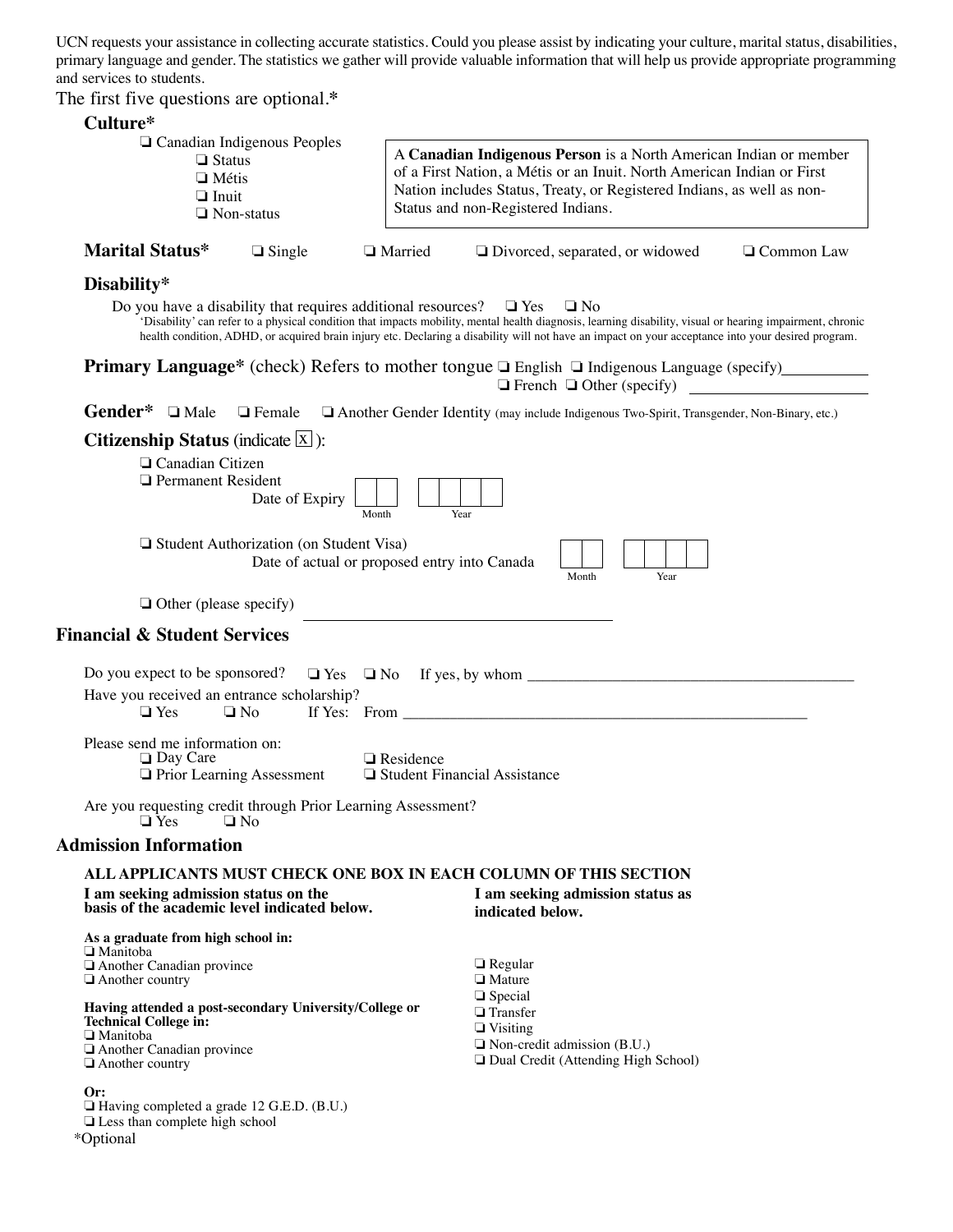# **Program & Faculty Choice (University Students Only)**

Province

M.E.T. number (if known)

Date completed/to be completed

| $\Box$ University College of the North                                                                                                                                           | To which University are you applying?                                                                                                |                                                          |           |                                                 |                               |                                                                                                                 |                                                                             |
|----------------------------------------------------------------------------------------------------------------------------------------------------------------------------------|--------------------------------------------------------------------------------------------------------------------------------------|----------------------------------------------------------|-----------|-------------------------------------------------|-------------------------------|-----------------------------------------------------------------------------------------------------------------|-----------------------------------------------------------------------------|
|                                                                                                                                                                                  |                                                                                                                                      |                                                          |           |                                                 |                               | $\Box$ Brandon University $\Box$ The University of Manitoba                                                     |                                                                             |
| $\Box$ The University of Winnipeg                                                                                                                                                |                                                                                                                                      |                                                          |           |                                                 |                               |                                                                                                                 |                                                                             |
| Are you changing your home university?                                                                                                                                           |                                                                                                                                      |                                                          | $\Box$ No |                                                 |                               |                                                                                                                 |                                                                             |
| Are you changing your degree/faculty choice? $\Box$ No                                                                                                                           |                                                                                                                                      |                                                          |           | $\Box$ Yes                                      |                               | If yes, From $\frac{1}{\sqrt{1-\frac{1}{2}}\sqrt{1-\frac{1}{2}}\sqrt{1-\frac{1}{2}}\sqrt{1-\frac{1}{2}}}}$      |                                                                             |
| <b>Faculty Choice</b>                                                                                                                                                            |                                                                                                                                      |                                                          |           |                                                 |                               |                                                                                                                 |                                                                             |
| Three-Year Bachelor of Arts                                                                                                                                                      | <b>University College of the North</b><br>$\Box$ Bachelor of Interdisciplinary                                                       |                                                          |           | <b>Brandon University</b><br>$\Box$ Arts (B.A.) |                               | $\Box$ University 1                                                                                             | The University of Manitoba The University of Winnipeg<br>$\Box$ Arts (B.A.) |
| <b>Example 3</b> Four-Year Bachelor of Arts<br>$\Box$ Bachelor of Arts<br>(Nursing Intent)<br>Bachelor of Arts<br>(Social Work Intent)<br>Bachelor of Business<br>Administration | Studies<br>T Year 2 Nursing (Joint UM/<br>UCN BN)<br>□ Kenanow Bachelor of<br>□ Kenanow Bachelor of<br><b>Education After Degree</b> | <b>Education Integrated Stream</b>                       |           | $\Box$ Science (B.Sc.)                          |                               | $\Box$ Arts (B.A.)<br>$\Box$ Science (B.Sc.)<br>Extended Education/General<br>Studies (not seeking a degree)    | $\Box$ Science (B.Sc.)                                                      |
| <b>FULL TIME PROGRAMS</b>                                                                                                                                                        |                                                                                                                                      |                                                          |           |                                                 |                               | Program Choice (College Students Only) Program to which you are applying (Indicate one $\boxed{\mathrm{x}}$ ):  | <b>CONTRACT TRAINING</b>                                                    |
| Apprenticeship:                                                                                                                                                                  |                                                                                                                                      | <b>Q</b> Culinary Arts                                   |           |                                                 | Heavy Duty Mechanics          |                                                                                                                 | <b>AND CONTINUING</b>                                                       |
| $\Box$ Carpentry                                                                                                                                                                 |                                                                                                                                      | Diploma in Practical Nursing                             |           |                                                 | $\Box$ Industrial Welding     |                                                                                                                 | <b>EDUCATION PROGRAMS</b>                                                   |
| Industrial Electrical                                                                                                                                                            |                                                                                                                                      | Early Childhood Education                                |           |                                                 |                               | $\hfill\Box$<br>Introduction to Construction Trades                                                             |                                                                             |
| Industrial Mechanic<br>Automotive Technician                                                                                                                                     |                                                                                                                                      | Early Learning and Child Care<br>□ Educational Assistant |           |                                                 | □ Law Enforcement             |                                                                                                                 | Other Program                                                               |
| <b>Business Administration</b>                                                                                                                                                   |                                                                                                                                      | $\Box$ Electrical Trades Fundamentals                    |           |                                                 | <b>Q</b> Office Assistant     | □ Natural Resources Management Technology                                                                       |                                                                             |
| $\Box$ Carpentry/Woodworking                                                                                                                                                     |                                                                                                                                      | $\Box$ Health Care Aide                                  |           |                                                 | <b>Primary Care Paramedic</b> |                                                                                                                 |                                                                             |
|                                                                                                                                                                                  |                                                                                                                                      |                                                          |           |                                                 |                               | When applying for UCN General Studies, state the program you intend to pursue after completing General Studies: |                                                                             |
| <b>Post-Secondary Education (University or College)</b>                                                                                                                          | <b>Academic Record</b> (All applicants must complete in full)                                                                        |                                                          |           |                                                 |                               |                                                                                                                 |                                                                             |
| 1. Institution (Most recent)                                                                                                                                                     |                                                                                                                                      |                                                          |           |                                                 |                               |                                                                                                                 | Date of Last Attendance                                                     |
|                                                                                                                                                                                  |                                                                                                                                      |                                                          |           |                                                 |                               |                                                                                                                 | Month<br>Year                                                               |
| Program of studies                                                                                                                                                               |                                                                                                                                      |                                                          |           |                                                 |                               |                                                                                                                 | <b>Graduation Date</b>                                                      |
|                                                                                                                                                                                  |                                                                                                                                      |                                                          |           |                                                 |                               |                                                                                                                 |                                                                             |
| Degree/diploma/certificate earned?                                                                                                                                               |                                                                                                                                      | $\Box$ Yes                                               |           | $\Box$ No                                       |                               |                                                                                                                 | Year                                                                        |
| 2. Institution                                                                                                                                                                   |                                                                                                                                      |                                                          |           |                                                 |                               |                                                                                                                 | Month<br>Date of Last Attendance                                            |
|                                                                                                                                                                                  |                                                                                                                                      |                                                          |           |                                                 |                               |                                                                                                                 |                                                                             |
| Program of studies                                                                                                                                                               |                                                                                                                                      |                                                          |           |                                                 |                               |                                                                                                                 | Month<br>Year                                                               |
|                                                                                                                                                                                  |                                                                                                                                      |                                                          |           |                                                 |                               |                                                                                                                 | <b>Graduation Date</b>                                                      |
| Degree/diploma/certificate earned?                                                                                                                                               |                                                                                                                                      | $\Box$ Yes                                               |           | $\Box$ No                                       |                               |                                                                                                                 |                                                                             |
| <b>Secondary School (High School)</b>                                                                                                                                            |                                                                                                                                      |                                                          |           |                                                 |                               |                                                                                                                 | Month<br>Year                                                               |
| 1. Name of School (Most recent)                                                                                                                                                  |                                                                                                                                      |                                                          |           |                                                 |                               |                                                                                                                 |                                                                             |
|                                                                                                                                                                                  |                                                                                                                                      |                                                          |           |                                                 |                               |                                                                                                                 | Highest grade                                                               |
|                                                                                                                                                                                  |                                                                                                                                      |                                                          |           |                                                 |                               |                                                                                                                 | completed or to be                                                          |
| Province                                                                                                                                                                         | Date completed/to be completed                                                                                                       |                                                          |           |                                                 |                               |                                                                                                                 | completed?                                                                  |
|                                                                                                                                                                                  |                                                                                                                                      |                                                          |           | Month                                           |                               | Year                                                                                                            |                                                                             |
| 2. Name of School                                                                                                                                                                |                                                                                                                                      |                                                          |           |                                                 |                               |                                                                                                                 |                                                                             |
|                                                                                                                                                                                  |                                                                                                                                      |                                                          |           |                                                 |                               |                                                                                                                 | Highest grade<br>completed or to be                                         |

**(Failure to disclose previous attendance may result in withdrawal of application, see "Declaration" on last page.)**

Month Year

\_\_\_\_\_\_\_\_\_\_\_\_\_\_\_\_\_\_